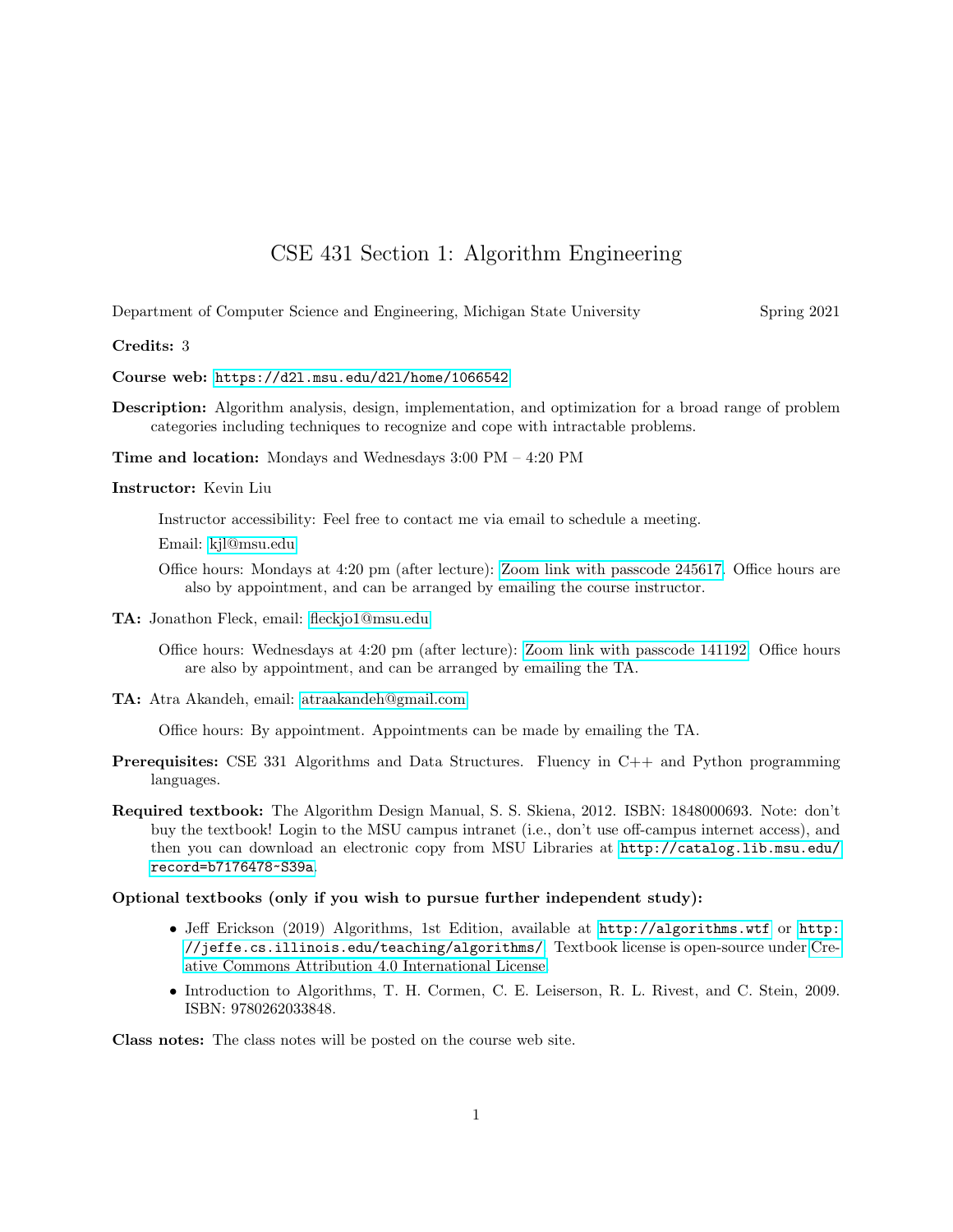#### Graded work:

- homework/programs  $70\%$
- project, 25%
- class participation, 5%
- Grading: The final grades will be assigned based on the following scale:

 $\ge 90\%$   $\ge 85\%$   $\ge 80\%$   $\ge 75\%$   $\ge 70\%$   $\ge 65\%$   $\ge 60\%$   $\lt 60\%$ 4.0 3.5 3.0 2.5 2.0 1.5 1.0 0.0

To be eligible to earn a non-zero grade in the course, a student must do all the following:

- Earn at least 50% of the total points available for all homework/programs during the semester.
- Earn at least 20% of the points available for each individual homework/program.
- Earn at least 50% of the total points available for the project.

Important: Contact the instructor if you have any concerns about your performance in the class.

The instructor reserves the right to make changes to the grading scale. Specifically, the score required to obtain each mark may be lowered.

- Lectures: The MSU Zoom videoconference system will be used to hold lecture: [Zoom link with passcode](https://msu.zoom.us/j/96859632451) [245617.](https://msu.zoom.us/j/96859632451) All lectures will be saved and then posted on MSU Mediaspace and D2L. Students will receive emails about these resources, and announcements will also be made on the class D2L site.
- Homework: Homework assignments typically will have multiple problems and may require mathematical analysis, analysis of an existing program or functions, or programming something new.
- Homework deliverables: Non-programming homework will be submitted electronically via D2L. Type-set solutions are preferred. Non-type-set solutions must be neat and legible. Please convert non-type-set hardcopy solutions into an electronic document using dedicated optical scanning hardware (e.g., a flatbed scanner), if possible. If you use a smartphone or camera to convert hardcopy into electronic copy, please try to do so as neatly as possible and remember to check the electronic copy to make sure that everything is legible. See specific assignment handout for more details.

Students will submit programming homework via Mimir Classroom. All Mimir assignments MUST be manually submitted in order to complete submission! There is no auto-submit feature enabled for any Mimir coursework. To manually submit your assignment, navigate to the "Review and Submit" section in the left pane and click the green "Submit" button and complete any additional dialogs that appear. There will be no exemptions granted if you forget to manually submit your assignment. If time permits, you can contact the course staff and they can check on the Mimir website to confirm your assignment submission status. Additional submission requirements may be included in each assignment handout.

Re-grading policy: Re-grade requests pertain only to original assignment submissions and require sufficient written justification – typically, a grading mistake. All re-grade requests must be submitted as a written document detailing the request with full written justification. The written request must be received by the course instructor no later than one week after the assignment grade is released on D2L. Any requests for re-grading that do not follow these guidelines will not be considered.

Note that requests for regrading can go in either direction. We are often generous when we first grade something, so please be sure that we did make a mistake before you submit your request. On the other hand, our goal is for you to understand the course material, so we will always be willing to explain to you any portion that you are stuck on.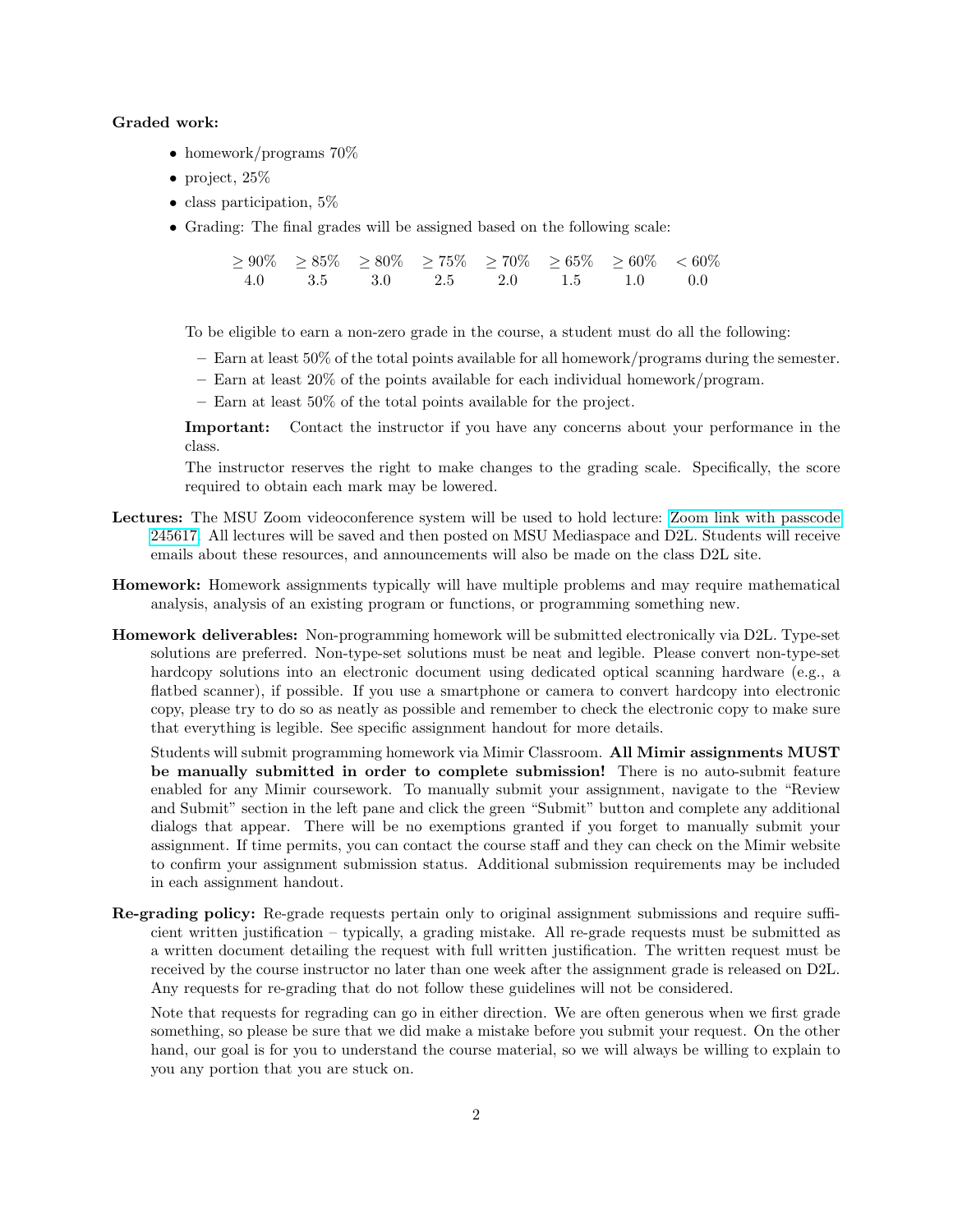Homework deadlines: All homework assignments are due on the deadline date specified on the assignment handout. Homework will not be accepted after the deadline, with a single important exception: each student is granted a pool totaling five extension days. The extension days can be used on any of the homework assignments, but be judicious with using them: once the pool is expended, no further extensions will be possible.

In case of a documented crisis, such as illness, the student should submit the an official document to arrange for alternate grading. Advance notification is required for late submission unless this is impossible.

Class participation: The class participation component of the grade will in part be based on class attendance and participating in classroom discussion. Students are expected to attend remote lecture via Zoom videoconference at the regularly scheduled lecture times. The D2L site will provide instructions on how to access upcoming remote lectures. The course instructor will log attendance using the Zoom Usage Reports/Participants feature.

Those who participate in class provide us with another source of information as to how well they are learning the material, and how much effort they are putting into the course. We use this information to help counterbalance difficulties with homework assignments and/or the course project. Let's have an active class! Class participation will never harm your grade. Always ask any questions you may have about the material. We strongly encourage students to ask and answer each others questions on Piazza. Providing helpful answers on Piazza can be factored into the participation component of the course grade. Also, if your grade is borderline, we may consider your participation to sway our decision to your advantage.

- Learning management system: Course administration is supported using Desire2Learn, Michigan State University's learning management system (LMS). The LMS can be accessed at  $d21$  msu.edu. Course announcements, homework assignments, grades, and other materials will be distributed through the LMS.
- Course calendar: Available through the course LMS. Based on the university final exam schedule, the final exam time slot is scheduled on Wednesday April 28, 2021 from  $5:45$  pm –  $7:45$  pm.
- Changes to syllabus: The course syllabus is subject to change. All changes will be announced in class, after which the syllabus will be updated with announced changes.
- Class participation: The class participation component of the grade will be based on class attendance and participating in classroom discussion. Students are expected to attend remote lecture via Zoom videoconference at the regularly scheduled lecture times. All students will receive a D2L email with instructions on how to access upcoming remote lectures. The course instructor will log attendance using the Zoom Usage Reports/Participants feature.
- Classroom technology: Personal computing devices such as laptops, cell phones, tablets, and other electronic devices may be used in class only for note-taking during lectures. The course instructor reserves the right to ban personal computing device usage when it interferes with normal classroom activity. Violations of this policy may be assessed a classroom participation grade penalty.
- Honors option: An honors option is available by email request to the course instructor. Honors option eligibility is based on both Honors College and CSE Department requirements. The latter criteria is as follows: "In general, the Honors Option designation will be given only to students who earn a 3.5 or 4.0 in the course under the same criteria applied to all other students in the course and who have done a significant project (research paper, a major extension of course material, etc.) that is in addition to the regular requirements in the specific course. Completion of extra homework problems does not meet the high standards for Honors Option designation expected by this department."

The course honors option is a major course project. Project deliverables consist of a project proposal and full project report.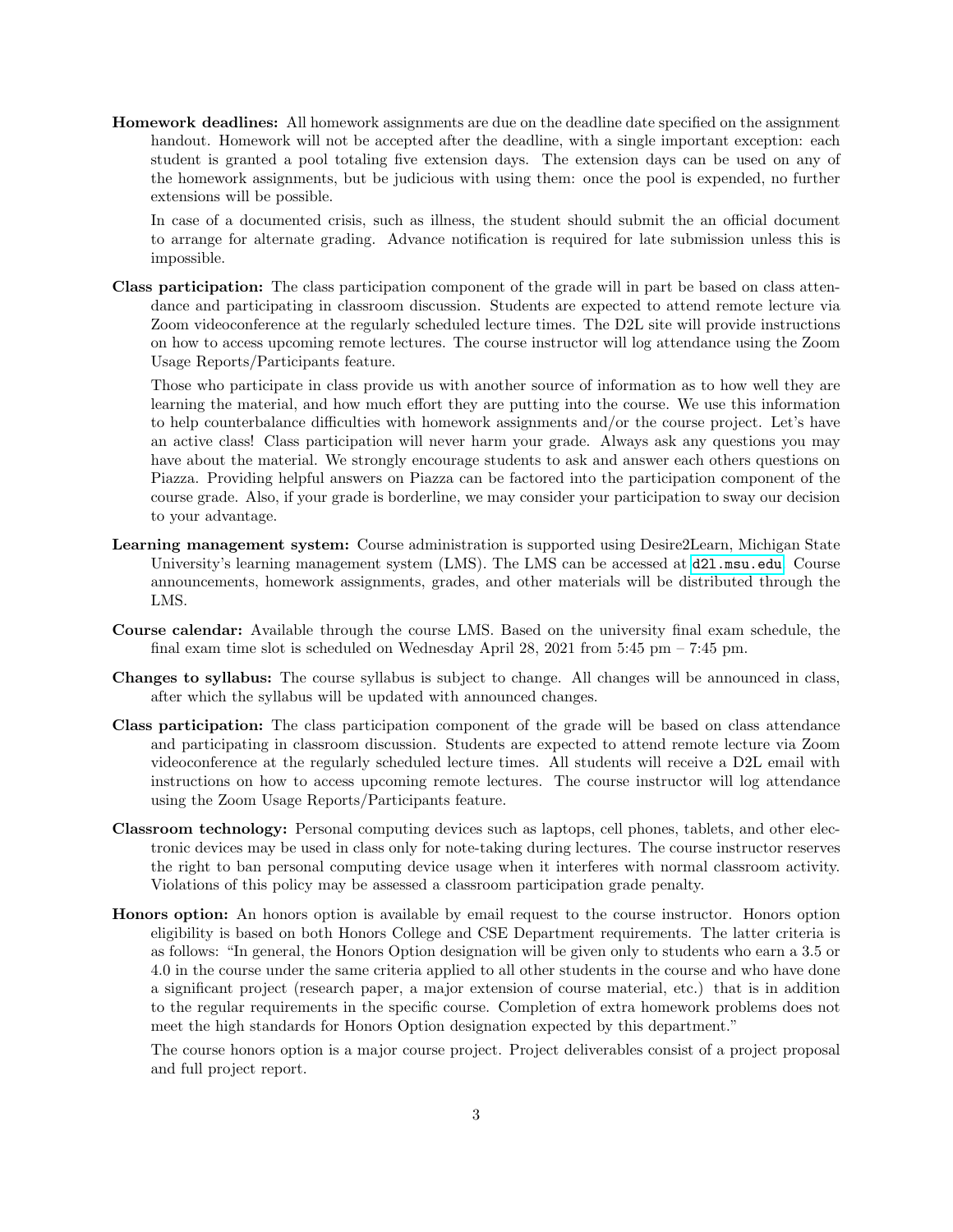- Students with disabilities: The course instructor is committed to accommodating students with disabilities according to the policy of the Michigan State University Resource Center for Personals with Disabilities (RCPD), stated as follows (reproduced from the [RCPD Model Statement\)](https://www.rcpd.msu.edu/services/accommodations): "Michigan State University is committed to providing equal opportunity for participation in all programs, services and activities. Requests for accommodations by persons with disabilities may be made by contacting the Resource Center for Persons with Disabilities at 517-884-RCPD or on the web at <rcpd.msu.edu>. Once your eligibility for an accommodation has been determined, you will be issued a verified individual services accommodation ("VISA") form. Please present this form to me at the start of the term and/or two weeks prior to the accommodation date (test, project, etc). Requests received after this date will be honored whenever possible."
- University anti-discrimination policies: CSE 431 adheres to Michigan State University policies that prohibit discrimination and harassment. The university policies on this matter are set forth in [the](http://oie.msu.edu/policies-procedures-forms/documents/ADP%20Users%20Manual%20-%20updated%2015.07.24.pdf) [Office of Institutional Equity handbook](http://oie.msu.edu/policies-procedures-forms/documents/ADP%20Users%20Manual%20-%20updated%2015.07.24.pdf) and [the MSU Faculty handbook.](https://www.hr.msu.edu/documents/facacadhandbooks/facultyhandbook/AntiDiscrimPolicy.htm) Furthermore, the course staff are committed to creating a safe and productive environment for student engagement; disruptive behavior that is not conducive to intellectual discourse in such an environment will not be tolerated.
- Academic freedom: CSE 431 adheres to Michigan State University policies regarding academic freedom. The university policies on this matter are set forth in [the MSU Faculty handbook.](https://www.hr.msu.edu/documents/facacadhandbooks/facultyhandbook/AcademicFreedom.htm)
- Academic honesty policy for coursework: Plagiarism (unsourced use of other's intellectual property) is not allowed. However, citing and using other's works is generally fine (please ask if uncertain) as long as the material wasn't made specifically for solving assignments in this class.

Each student's coursework and homework/assignment solutions must be their own and each student must write (and not share) their own code. Additionally, the use of material from previous semesters and code from other students in the class are instances of academic dishonesty. If a student submits code that they don't understand, such is also an act of academic dishonesty. Other examples of academic dishonesty include (but are not limited to):

- Copying another student's code or other coursework, or sharing your own solution.
- Using code implemented by someone else intended to solve this class's assignments (i.e., don't get someone else to do your assignment for you!).
- Using code independently implemented by someone else without attributing credit (i.e., you can use tools, libraries, or code snippets from the web, but cite them!).
- Writing code that deceptively passes the test cases, but doesn't solve the problem given. In other words, abusing the auto-grader to give unearned points.
- Using websites and sources, whose purpose is to provide assignment solutions (e.g. using Chegg.com for any purpose regarding this class).
- Submitting a solution that you don't understand and/or can't explain to an instructor.
- Providing false information to the instructor about matters related to the course.
- Facilitating another student in any of these activities.
- Academic integrity: As scholars and scientists, academic integrity is of the utmost importance. CSE 431 will adhere to the Michigan State University policies of academic integrity as set forth in the [General Student Regulations,](http://splife.studentlife.msu.edu/regulations/general-student-regulations) the [All-University Policy on Integrity of Scholarship and Grades,](http://splife.studentlife.msu.edu/regulations/student-group-regulations-administrative-rulings-all-university-policies-and-selected-ordinances/integrity-of-scholarship-and-grades) and the [Department of Computer Science and Engineering Graduate Student Handbook.](http://www.cse.msu.edu/Students/Current_Grad/GradHandbook.php) Students violating the policies and regulations regarding academic dishonesty will be penalized accordingly. Furthermore, additional penalties may be imposed at the discretion of the instructor.